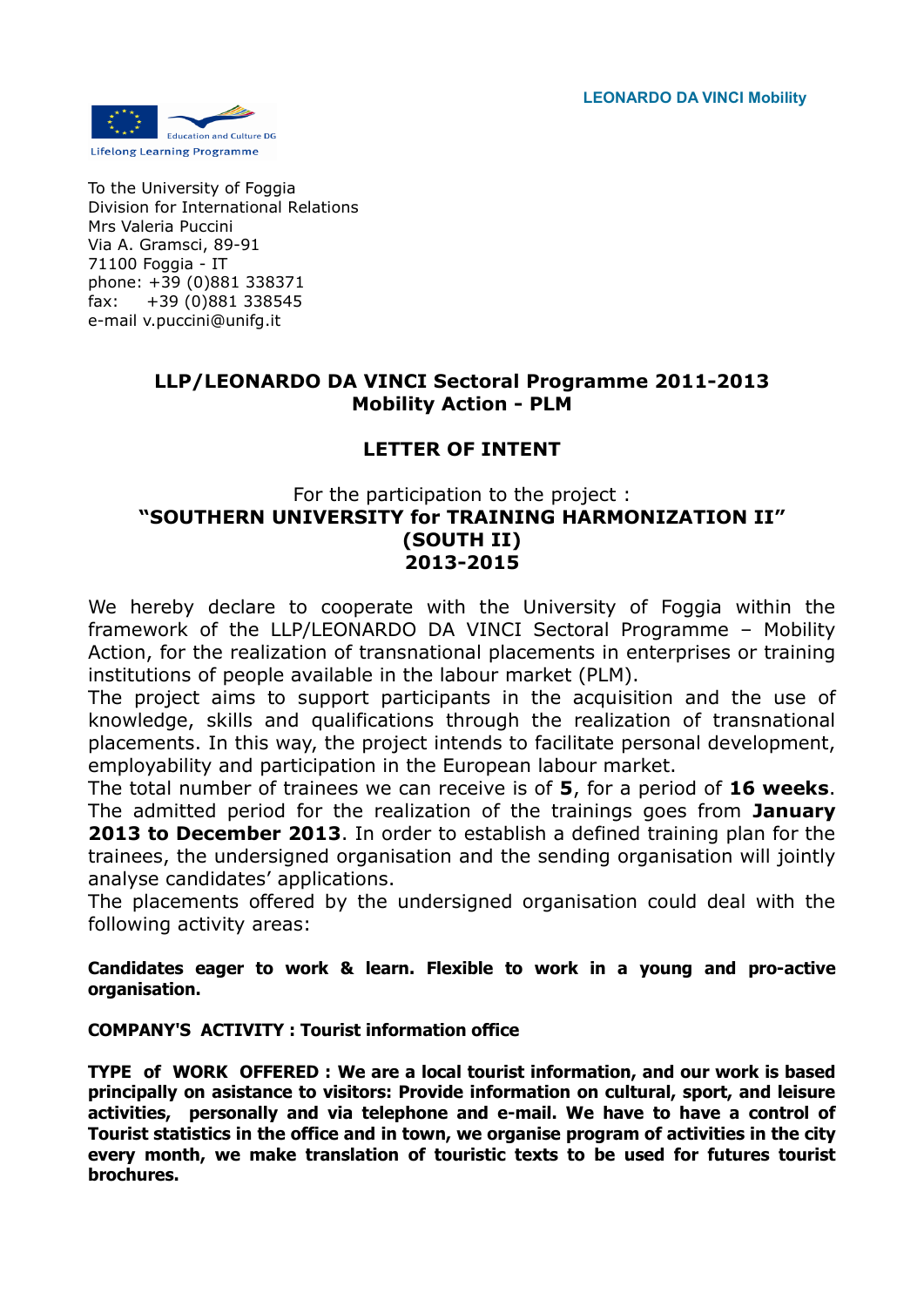# We will engage ourselves to fulfil the responsibilities as stated in the:

## **MOBILITY PROJECTS**

## **LEOARDO PARTERSHIP QUALITY COMMITMET**

#### **PLACEMETS**

#### *THE SEDIG ORGAISATIO UDERTAKES TO:*

| <b>Define</b>    | placement objectives in terms of the skills and competencies to be developed.                                                                                                                                             |
|------------------|---------------------------------------------------------------------------------------------------------------------------------------------------------------------------------------------------------------------------|
| <b>Choose</b>    | the appropriate target country, host organisation, project duration and placement<br>content to achieve these objectives.                                                                                                 |
| <b>Select</b>    | beneficiaries on the basis of clearly defined and transparent criteria.                                                                                                                                                   |
| <b>Prepare</b>   | beneficiaries in collaboration with partner organisations for the practical,<br>professional and cultural life of the host country, in particular through language<br>training tailored to meet their occupational needs. |
| <b>Establish</b> | a contract whose contents are transparent for all parties involved.                                                                                                                                                       |
| <b>Manage</b>    | transport, accommodation, visa/work permit arrangements and social security<br>cover and insurance.                                                                                                                       |
| Evaluate         | with each beneficiary the personal and professional development achieved through<br>participation in the Leonardo programme.                                                                                              |
|                  |                                                                                                                                                                                                                           |

#### *The sending and host organisations jointly undertake to:*

| <b>Negotiate</b> | a tailor-made programme for each beneficiary (if possible during preparatory<br><i>visits</i> ).  |
|------------------|---------------------------------------------------------------------------------------------------|
| Agree            | monitoring and mentoring arrangements.                                                            |
| Implement        | agreed validation procedures to ensure recognition of skills and competencies<br><i>acquired.</i> |
| <b>Establish</b> | appropriate communications channels for all parties including beneficiaries.                      |
| Evaluate         | the progress of the project on an on-going basis and take appropriate action if<br>required.      |

#### *The host organisation undertakes to:*

| <b>Foster</b>   | understanding of the culture and mentality of the host country.                                                                                                                          |
|-----------------|------------------------------------------------------------------------------------------------------------------------------------------------------------------------------------------|
| <b>Assign</b>   | to beneficiaries tasks and responsabilities to match their knowledge, skills,<br>competencies and training objectives and ensure that appropriate equipment and<br>support is available. |
| <b>Identify</b> | a tutor to monitor the beneficiary's training progress.                                                                                                                                  |
| Provide         | practical support if required.                                                                                                                                                           |
| <b>Check</b>    | appropriate insurance cover for each beneficiary.                                                                                                                                        |

#### *The beneficiary undertakes to:*

| Comply              | with all arrangements negotiated for his/her placement and to do his/her best to<br>make the placement a success.                       |
|---------------------|-----------------------------------------------------------------------------------------------------------------------------------------|
| <i><b>Abide</b></i> | by the rules and regulations of the host organisation, its normal working hours,<br>code of conduct and rules of confidentiality.       |
| Communicate         | with promoter/sending organisation about any problem or changes regarding the<br><i>placement.</i>                                      |
| <b>Submit</b>       | a report in the specified format, together with requested supporting documentation<br>in respect of costs, at the end of the placement. |